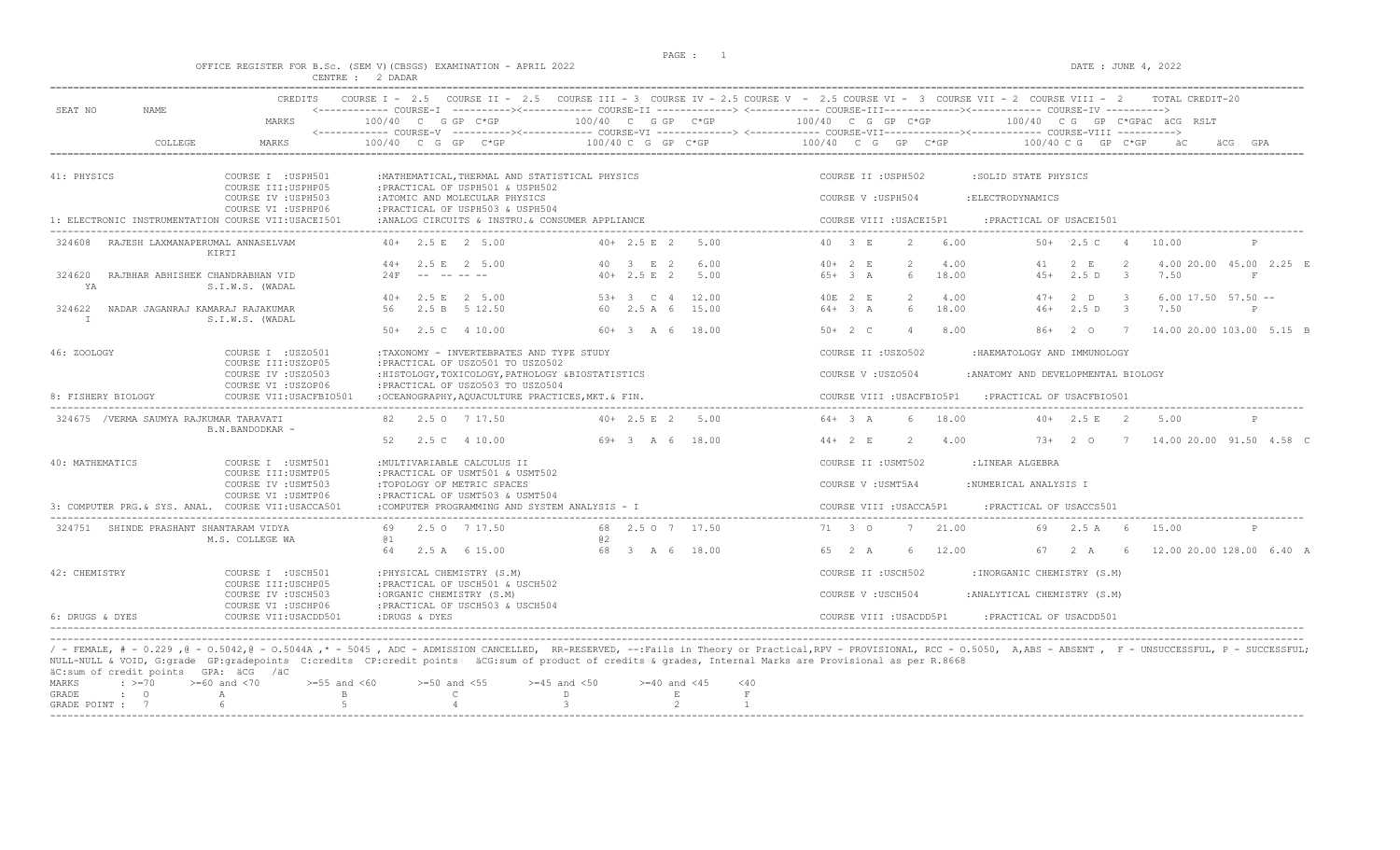$DATA: JUNE 4, 2022$ 

|  |  |                  |  | OFFICE REGISTER FOR B.Sc. (SEM V)(CBSGS) EXAMINATION - APRIL 2022 |  |  |
|--|--|------------------|--|-------------------------------------------------------------------|--|--|
|  |  | CENTRE : 26 WADA |  |                                                                   |  |  |

| SEAT NO<br>NAME                                   | MARKS                                                           | $100/40$ C G GP C*GP                                                                  | $100/40$ C G GP $C*GP$                      | $100/40$ C G GP C*GP                                        | $100/40$ C G GP C*GPAC ACG RSLT                                |                                  |  |  |  |  |  |
|---------------------------------------------------|-----------------------------------------------------------------|---------------------------------------------------------------------------------------|---------------------------------------------|-------------------------------------------------------------|----------------------------------------------------------------|----------------------------------|--|--|--|--|--|
| COLLEGE                                           | MARKS                                                           | $100/40$ C G GP                                                                       | $100/40$ C G GP C*GP                        | 100/40 C G GP C*GP                                          | $100/40 \, C \, G$<br>GP C*GP                                  |                                  |  |  |  |  |  |
| 42: CHEMISTRY                                     | COURSE I : USCH501<br>COURSE III: USCHP05                       | : PHYSICAL CHEMISTRY (S.M)<br>: PRACTICAL OF USCH501 & USCH502                        |                                             | COURSE II : USCH502                                         | :INORGANIC CHEMISTRY (S.M)                                     |                                  |  |  |  |  |  |
|                                                   | COURSE IV : USCH503<br>COURSE VI : USCHP06                      | :ORGANIC CHEMISTRY (S.M)<br>: PRACTICAL OF USCH503 & USCH504                          |                                             | COURSE V: USCH504                                           | : ANALYTICAL CHEMISTRY (S.M)                                   |                                  |  |  |  |  |  |
| 6: DRUGS & DYES                                   | COURSE VII: USACDD501                                           | :DRUGS & DYES                                                                         |                                             | COURSE VIII : USACDD5P1<br>------------------------         | : PRACTICAL OF USACDD501                                       |                                  |  |  |  |  |  |
| 324761 / PATIL NAMRATA NARESH NITA                | AMDAR DAULAT DA                                                 | 40+ 2.5 E 2 5.00                                                                      | 60 2.5 A 6 15.00                            | $51 + 3$ C<br>12.00<br>$\overline{4}$                       | $40+$ 2.5 E 2<br>5.00                                          | P                                |  |  |  |  |  |
| YADAV OMKAR BHAGWAN SHOBHA<br>324769              | J.N.PALIWALA PA                                                 | 40+ 2.5 E 2 5.00<br>46+ 2.5 D 3 7.50                                                  | $51+ 3 C 4$<br>12.00<br>$70+2.507$<br>17.50 | 6<br>12.00<br>$62+2 A$<br>40 3 E<br>6.00<br>2               | $53+$<br>2 C<br>2.5 E<br>$\overline{2}$<br>5.00<br>$40+$       | 8.00 20.00 74.00 3.70 D<br>P     |  |  |  |  |  |
| 324820<br>CHARI SANTOSH JANARDAN JAYMALA          | A D KESARKAR SC                                                 | 2.5 E 2 5.00<br>40<br>2.5 E<br>2 5.00<br>$40+$                                        | 9.00<br>48 3 D 3<br>$48 + 2.5$ D 3<br>7.50  | 8.00<br>$52+2$ C<br>$\overline{4}$<br>$- - - - -$           | 2 E<br>2<br>40<br>2.5 E<br>$40+$<br>2<br>5.00                  | 4.00 20.00 62.00 3.10 D<br>A ABS |  |  |  |  |  |
| 324821<br>DHURI SHAM SHIVARAM SUCHITA             | A D KESARKAR SC                                                 | $52+$<br>2.5 C<br>4 10.00<br>$58+$<br>2.5 B 5 12.50                                   | A<br>$44 + 2.5 E$ 2<br>5.00                 | $\overline{2}$<br>$44+2 E$<br>4.00<br>55 3 B<br>15.00<br>-5 | $\frac{1}{2}$<br>A<br>2.5C<br>$50+$<br>$\overline{4}$<br>10.00 | $12.00$ $31.50$ --<br>P          |  |  |  |  |  |
|                                                   |                                                                 | $40+$ 2.5 E 2 5.00                                                                    | 54 3 C 4 12.00                              | $42+2 E$<br><sup>2</sup><br>4.00                            | 40<br>2 E<br>$\overline{2}$                                    | 4.00 20.00 67.50 3.38 D          |  |  |  |  |  |
| 45: BOTANY (REVISED)                              | COURSE I : USB0501<br>COURSE III: USBOP5<br>COURSE IV : USB0503 | :PLANT DIVERSITY - III<br>: PRACTICAL OF USB0501 TO USB0502<br>:FORM & FUNCTION - III |                                             | COURSE II : USB0502<br>COURSE V: USB0504                    | :PLANT DIVERSITY - IV<br>:CURRENT TRENDS IN PLANT SCIENCES-II  |                                  |  |  |  |  |  |
| 4: HORTICULTURE & GARDENING                       | COURSE VI : USBOP6<br>COURSE VII: USACHO501                     | : PRACTICAL OF USB0503 TO USB0504<br>: HORTICULTURE & GARDENING - I                   |                                             | COURSE VIII : USACHO5P1                                     | :PRACTICAL OF USACH0501                                        |                                  |  |  |  |  |  |
| 324844 / GODAMBE HARSHADA SHIVRAM SUGANDH<br>A    | CHM - ULHASNAGA                                                 | $60+$ 2.5 A 6 15.00                                                                   | $64+2.5$ A 6 15.00                          | $53+3$ C<br>12.00<br>$\overline{4}$                         | $48+$ 2.5 D 3<br>7.50                                          | P                                |  |  |  |  |  |
|                                                   |                                                                 | $60+$ 2.5 A 6 15.00                                                                   | 76+ 3 0 7 21.00                             | 68 2 A<br>12.00<br>6                                        | 65+ 2 A 6 12.00 20.00 109.50 5.48 B                            |                                  |  |  |  |  |  |
| 42: CHEMISTRY                                     | COURSE I : USCH501<br>COURSE III: USCHP05                       | : PHYSICAL CHEMISTRY (S.M)<br>: PRACTICAL OF USCH501 & USCH502                        |                                             | COURSE II : USCH502                                         | :INORGANIC CHEMISTRY (S.M)                                     |                                  |  |  |  |  |  |
|                                                   | COURSE IV : USCH503<br>COURSE VI : USCHP06                      | :ORGANIC CHEMISTRY (S.M)<br>: PRACTICAL OF USCH503 & USCH504                          |                                             | COURSE V: USCH504                                           | : ANALYTICAL CHEMISTRY (S.M)                                   |                                  |  |  |  |  |  |
| 6: DRUGS & DYES                                   | COURSE VII: USACDD501                                           | :DRUGS & DYES                                                                         |                                             | COURSE VIII : USACDD5P1                                     | : PRACTICAL OF USACDD501                                       |                                  |  |  |  |  |  |
| 324915 KUSHWAHA SANDEEP LALJEE MANORAMA           | PATKAR                                                          | $40+$ 2.5 E 2 5.00                                                                    | $41+ 2.5 E 2$<br>5.00                       | $88 + 30$<br>21.00<br>7                                     | 56.<br>2.5 B 5<br>12.50                                        | P                                |  |  |  |  |  |
|                                                   |                                                                 | $40+$ 2.5 E 2 5.00                                                                    | 85+ 3 0 7 21.00                             | $52+2$ C<br>8.00<br>$\overline{4}$                          | 81+ 2 0 7 14.00 20.00 91.50 4.58 C                             |                                  |  |  |  |  |  |
| 40: MATHEMATICS                                   | COURSE I : USMT501<br>COURSE III: USMTP05                       | : MULTIVARIABLE CALCULUS II<br>: PRACTICAL OF USMT501 & USMT502                       |                                             | COURSE II : USMT502                                         | :LINEAR ALGEBRA                                                |                                  |  |  |  |  |  |
|                                                   | COURSE IV : USMT503<br>COURSE VI : USMTP06                      | :TOPOLOGY OF METRIC SPACES<br>: PRACTICAL OF USMT503 & USMT504                        |                                             | COURSE V : USMT5C4                                          | :GRAPH THEORY                                                  |                                  |  |  |  |  |  |
| 3: COMPUTER PRG & SYS. ANAL. COURSE VII:USACCA501 |                                                                 | :COMPUTER PROGRAMMING AND SYSTEM ANALYSIS - I                                         |                                             | COURSE VIII : USACCA5P1                                     | PRACTICAL OF USACCS501:                                        |                                  |  |  |  |  |  |

/ - FEMALE, # - 0.229 ,@ - 0.5042,@ - 0.5044A ,\* - 5045 , ADC - ADMISSION CANCELLED, RR-RESERVED, --:Fails in Theory or Practical,RPV - PROVISIONAL, RCC - 0.5050, A,ABS - ABSENT , F - UNSUCCESSFUL, P - SUCCESSFUL;<br>AULL-NUL

| MARKS |  | : >=70 $\rightarrow$ =60 and <70 $\rightarrow$ =55 and <60 $\rightarrow$ =50 and <55 $\rightarrow$ =45 and <50 $\rightarrow$ =40 and <45 <40 |  |        |  |  |
|-------|--|----------------------------------------------------------------------------------------------------------------------------------------------|--|--------|--|--|
|       |  | GRADE : O A B C                                                                                                                              |  | $\Box$ |  |  |
|       |  | GRADE POINT : $7$ 6 6 5 5 6 4                                                                                                                |  |        |  |  |
|       |  |                                                                                                                                              |  |        |  |  |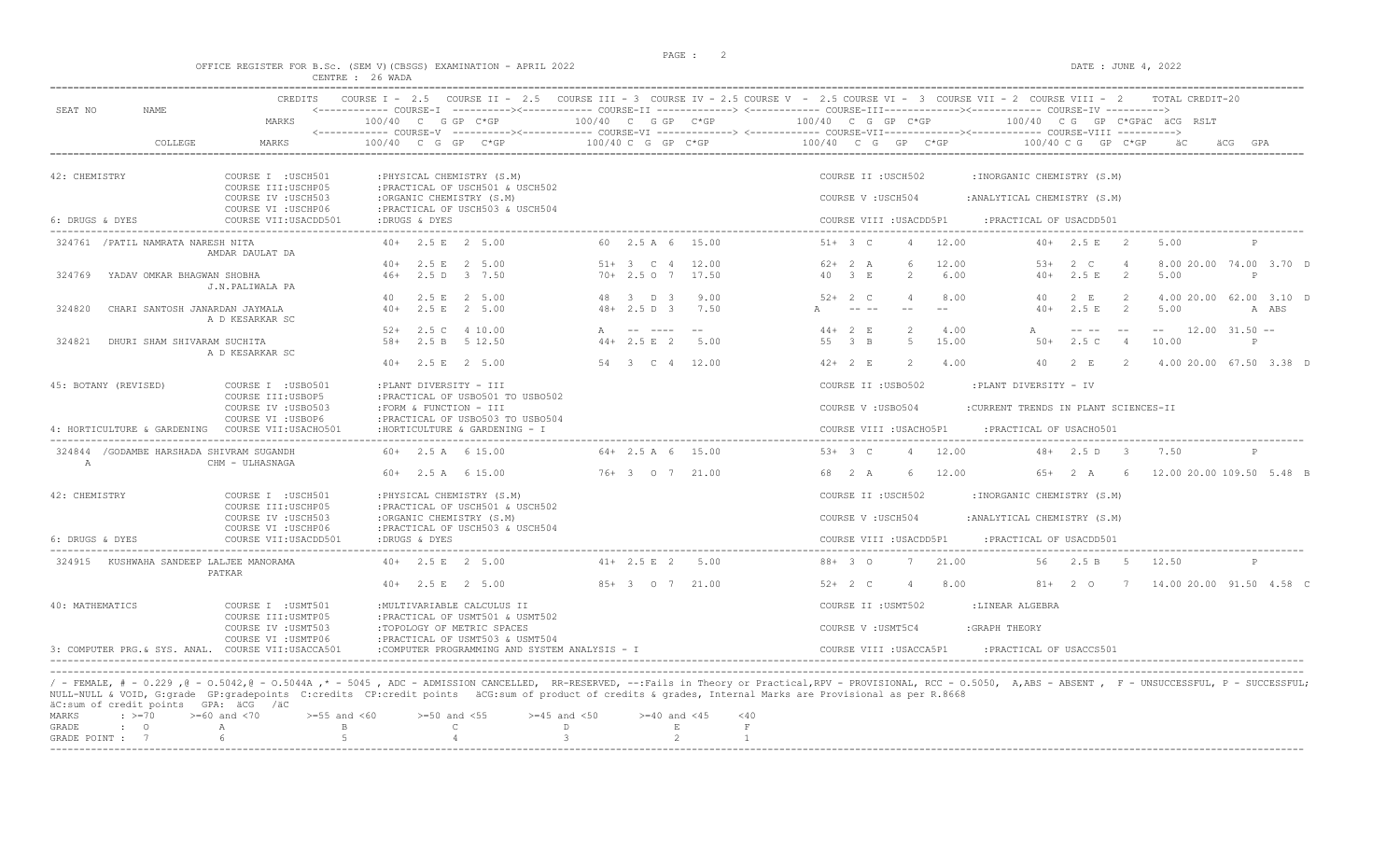DATE : JUNE  $4$ , 2022

|  |  |                   | OFFICE REGISTER FOR B.Sc. (SEM V) (CBSGS) EXAMINATION - APRIL 2022 |  |
|--|--|-------------------|--------------------------------------------------------------------|--|
|  |  | CENTRE : 22 VASAI |                                                                    |  |

|                                                    | CREDITS                                                           |                                                                                                  |                                           | COURSE I - 2.5 COURSE II - 2.5 COURSE III - 3 COURSE IV - 2.5 COURSE V - 2.5 COURSE VI - 3 COURSE VII - 2 COURSE VIII - 2<br>TOTAL CREDIT-20                                                         |  |  |  |  |  |
|----------------------------------------------------|-------------------------------------------------------------------|--------------------------------------------------------------------------------------------------|-------------------------------------------|------------------------------------------------------------------------------------------------------------------------------------------------------------------------------------------------------|--|--|--|--|--|
| SEAT NO<br>NAME                                    | MARKS                                                             | $100/40$ C G GP C*GP                                                                             | 100/40 C G GP C*GP                        | <------------ COURSE-T ----------><----------- COURSE-TT -------------> <------------ COURSE-TTT----------><--------><---------- COURSE-TT<br>100/40 C G GP C*GP<br>100/40 CG GP C*GPäC äCG RSLT     |  |  |  |  |  |
| COLLEGE                                            | <b>MARKS</b>                                                      | $100/40$ C G GP<br>$C*GP$                                                                        | $100/40 C$ G GP $C*GP$                    | <------------ COURSE-V ----------><----------- COURSE-VI -------------> <------------ COURSE-VIII------------- COURSE-VIII ----------><br>100/40 C G GP C*GP<br>$100/40 \, C \, G$<br>GP C*GP<br>GPA |  |  |  |  |  |
| 40: MATHEMATICS                                    | COURSE I : USMT501<br>COURSE III: USMTP05                         | : MULTIVARIABLE CALCULUS II<br>: PRACTICAL OF USMT501 & USMT502                                  |                                           | COURSE II : USMT502<br>:LINEAR ALGEBRA                                                                                                                                                               |  |  |  |  |  |
|                                                    | COURSE IV : USMT503<br>COURSE VI : USMTP06                        | :TOPOLOGY OF METRIC SPACES<br>: PRACTICAL OF USMT503 & USMT504                                   |                                           | : GRAPH THEORY<br>COURSE V: USMT5C4                                                                                                                                                                  |  |  |  |  |  |
| 3: COMPUTER PRG. & SYS. ANAL. COURSE VII:USACCA501 |                                                                   | :COMPUTER PROGRAMMING AND SYSTEM ANALYSIS - I                                                    |                                           | COURSE VIII : USACCA5P1<br>: PRACTICAL OF USACCS501                                                                                                                                                  |  |  |  |  |  |
| 324959 BOBA JAYRAM BABOO SANTI                     | VARTAK (VASAI)                                                    | $42+$ 2.5 E 2 5.00                                                                               | $40+2.5 E$ 2<br>5.00                      | $72+30$<br>21.00<br>7<br>$40+2.5 E$<br>5.00<br>- 2                                                                                                                                                   |  |  |  |  |  |
|                                                    |                                                                   | $2.5 E$ 2 5.00                                                                                   | 58+ 3 B 5 15.00                           | 4.00<br>12.00 20.00 72.00 3.60 D<br>$40+2 E$<br>$2^{1}$<br>2 A<br>66+<br>6                                                                                                                           |  |  |  |  |  |
| 47: MICROBIOLOGY                                   | COURSE I : USMB501<br>COURSE III: USMBP05                         | : MICROBIAL GENETICS<br>: PRACTICAL OF USMB501 TO USMB502                                        |                                           | COURSE II : USMB502<br>:MEDICAL MICROBIOLOGY & IMMUNOLOGY-PART I                                                                                                                                     |  |  |  |  |  |
|                                                    | COURSE IV : USMB503                                               | :MICROBIAL BIOCHEMISTRY - PART - I                                                               |                                           | COURSE V: USMB504<br>:BIOPROCESS TECHNOLOGY & ENVIRONMENTAL MICRO.                                                                                                                                   |  |  |  |  |  |
| 7: BIOTECHNOLOGY                                   | COURSE VI : USMBP06<br>COURSE VII: USACBT501                      | : PRACTICAL OF USMB503 TO USMB504<br>: CONCEPTS IN BIOTECHNOLOGY                                 |                                           | COURSE VIII : USACBT5P1<br>: PRACTICAL OF USACBT501                                                                                                                                                  |  |  |  |  |  |
| 324968 /TELAGE PRIYANKA GOVIND SHARADA             | P.P.E'S AS&C RA                                                   | 93 2.5 0 7 17.50                                                                                 | 85 2.5 0 7 17.50                          | 7 21.00<br>$100 \t30$<br>2.507<br>17.50<br>90.<br>P                                                                                                                                                  |  |  |  |  |  |
|                                                    |                                                                   | 92<br>2.5 0 7 17.50                                                                              | 100 3 0 7 21.00                           | 100<br>14.00 20.00 140.00 7.00 C<br>14.00<br>$2\degree$ 0<br>10020<br>7<br>$7\overline{)}$                                                                                                           |  |  |  |  |  |
| 42: CHEMISTRY                                      | COURSE I : USCH501                                                | : PHYSICAL CHEMISTRY (S.M)                                                                       |                                           | COURSE II : USCH502<br>:INORGANIC CHEMISTRY (S.M)                                                                                                                                                    |  |  |  |  |  |
|                                                    | COURSE III: USCHP05<br>COURSE IV : USCH503<br>COURSE VI : USCHP06 | : PRACTICAL OF USCH501 & USCH502<br>:ORGANIC CHEMISTRY (S.M)<br>: PRACTICAL OF USCH503 & USCH504 |                                           | COURSE V: USCH504<br>: ANALYTICAL CHEMISTRY (S.M)                                                                                                                                                    |  |  |  |  |  |
| 6: DRUGS & DYES                                    | COURSE VII: USACDD501                                             | :DRUGS & DYES                                                                                    |                                           | COURSE VIII : USACDD5P1<br>: PRACTICAL OF USACDD501                                                                                                                                                  |  |  |  |  |  |
| 325032 / MADKE NAYANA RAGHUNATH CHHAYA             | JEEVANDIP, GOVEL                                                  | $41+$ 2.5 E 2 5.00                                                                               | $51+$ 2.5 C 4 10.00                       | 18.00<br>$63+3 A$<br>$44+$ 2.5 E 2<br>5.00                                                                                                                                                           |  |  |  |  |  |
| 325034<br>THANKAR SANDEEP BALIRAM PRAMILA          |                                                                   | 2.5 A 6 15.00<br>60<br>53<br>2.5C<br>4 10.00                                                     | 62+ 3 A 6<br>18.00<br>50 2.5 C 4<br>10.00 | 10.00 20.00 89.00 4.45 C<br>$52+2$ C<br>8.00<br>$.58+$<br>$2 \quad B$<br>-5<br>$44 + 3 E$<br>$2^{1}$<br>6.00<br>2.5A<br>6<br>15.00<br>61<br>P                                                        |  |  |  |  |  |
|                                                    | JEEVANDIP, GOVEL                                                  | 58<br>2.5 B<br>5 12.50                                                                           | 60+ 3 A 6<br>18.00                        | 12.00 20.00 93.50 4.68 C<br>56 2 B<br>-5<br>10.00<br>$67+$<br>2 A<br>6                                                                                                                               |  |  |  |  |  |
| 46: ZOOLOGY                                        | COURSE I : USZ0501                                                | :TAXONOMY - INVERTEBRATES AND TYPE STUDY                                                         |                                           | COURSE II : USZ0502<br>: HAEMATOLOGY AND IMMUNOLOGY                                                                                                                                                  |  |  |  |  |  |
|                                                    | COURSE III:USZOP05<br>COURSE IV : USZ0503                         | : PRACTICAL OF USZ0501 TO USZ0502<br>: HISTOLOGY, TOXICOLOGY, PATHOLOGY & BIOSTATISTICS          |                                           | COURSE V: USZ0504<br>: ANATOMY AND DEVELOPMENTAL BIOLOGY                                                                                                                                             |  |  |  |  |  |
| 8: FISHERY BIOLOGY                                 | COURSE VI : USZOP06<br>COURSE VII: USACFBIO501                    | : PRACTICAL OF USZ0503 TO USZ0504<br>:OCEANOGRAPHY, AOUACULTURE PRACTICES, MKT. & FIN.           |                                           | COURSE VIII : USACFBIO5P1<br>: PRACTICAL OF USACFBIO501                                                                                                                                              |  |  |  |  |  |
|                                                    |                                                                   |                                                                                                  |                                           |                                                                                                                                                                                                      |  |  |  |  |  |

----------------------------------------------------------------------------------------------------------------------------------------------------------------------------------------------------------------------- / - FEMALE, # - 0.229 ,@ - O.5042,@ - O.5044A ,\* - 5045 , ADC - ADMISSION CANCELLED, RR-RESERVED, --:Fails in Theory or Practical,RPV - PROVISIONAL, RCC - O.5050, A,ABS - ABSENT , F - UNSUCCESSFUL, P - SUCCESSFUL; NULL-NULL & VOID, G:grade GP:gradepoints C:credits CP:credit points äCG:sum of product of credits & grades, Internal Marks are Provisional as per R.8668 äC:sum of credit points GPA: äCG /äC  $\begin{array}{lllllllll} \texttt{MARKS} & & \texttt{:=}\texttt{--0} & & \texttt{>=60} \text{ and } & \texttt{<70} & & \texttt{>=55} \text{ and } & \texttt{<60} & & \texttt{>=50} \text{ and } & \texttt{<55} & & \texttt{>=45} \text{ and } & \texttt{<50} & & \texttt{=40} \text{ and } & \texttt{<45} & & \texttt{<40} \\ \texttt{GRADE} & & \texttt{:=}\texttt{0} & & \texttt{A} & & \texttt{B} & & \texttt{C} & & \texttt{D} & & \texttt$ GRADE : O A B C D E F GRADE POINT : 7 6 5 5 4 3 2 1

-----------------------------------------------------------------------------------------------------------------------------------------------------------------------------------------------------------------------